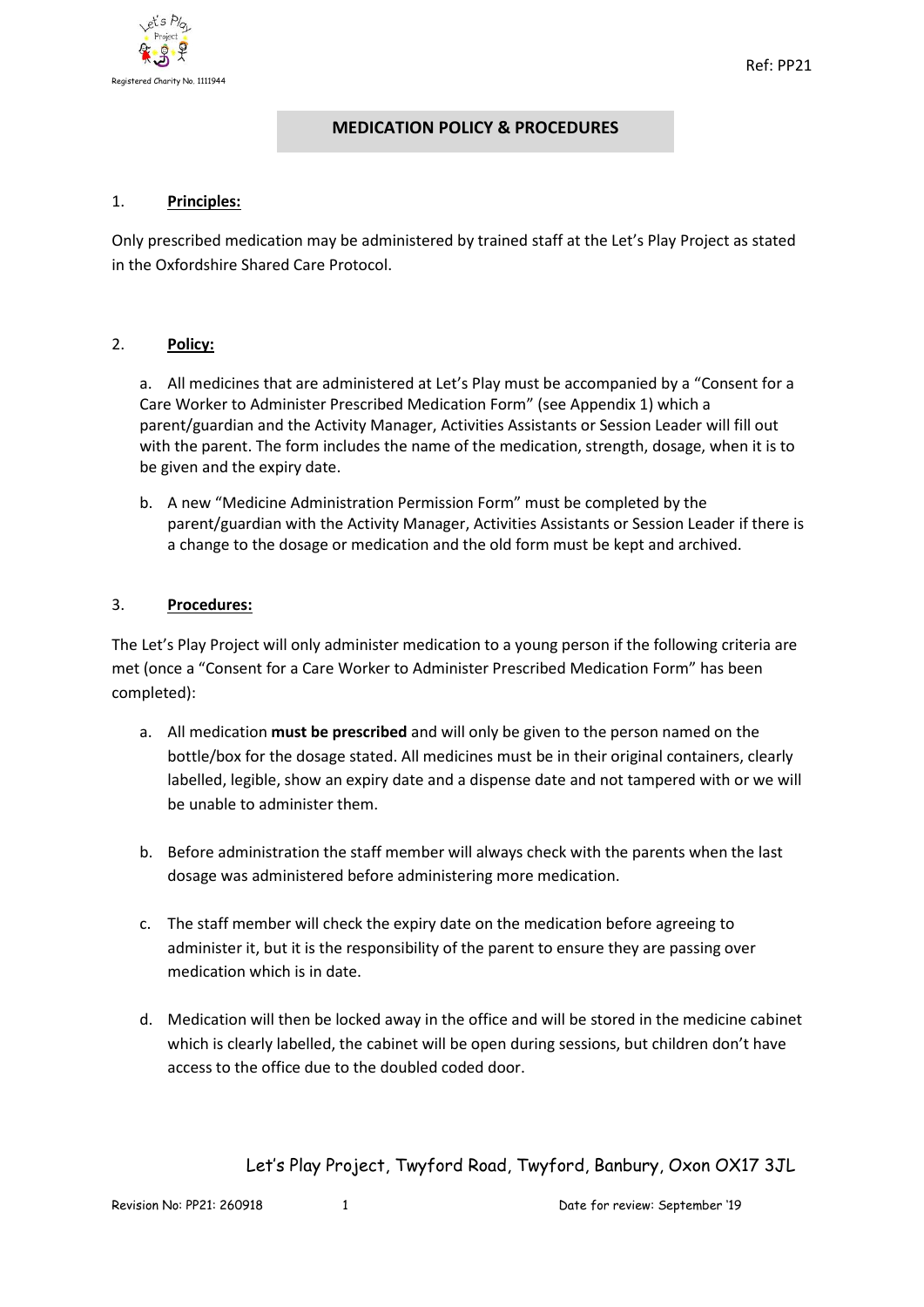

- e. If medication has gone out of date or is no longer needed which the Let's Play Project have in their possession, then it will be given back to the parent/guardian.
- f. Oral medication will only be administered to a young person by the members of staff who have attended the "Medication Awareness" training which covers handling, administration, safety, storage and record keeping within the past year which is conducted by a qualified NHS Community Nurse. By partaking in this training, it means the member of staff is competent to administer oral medication.
- g. Medication can only be given via a gastrostomy by members of staff who have also attended the "Medication Awareness" training and who have been signed off by a qualified NHS Community Nurse at the Let's Play Project to give a specific medication to a specific young person.
- h. The names of the staff members who have been signed off by the qualified NHS Community Nurse at the Let's Play Project to give gastrostomy medications is kept in the medicine folder which is located in the kitchen.
- i. Once a Playworker has administered medication to a young person they must fill out the "Mediation Administration Record Form" (Appendix 2) as stated in the Oxfordshire Shared Care Protocol. The Playworker must fill out their name, initials, date, time and route the medicine has been administered. If the medication is not given the reason must be stated on the form.
- j. During feedback the Playworker needs to feedback what time the medication was administered to the young person as this may affect future doses during the day.
- k. In the event of a young person needing to have their emergency seizure medication administered as stated in their seizure protocol; a first aider who has been signed off by the qualified NHS Community Nurse at the Let's Play Project must administer the medication as Buccal Midazolam can stop breathing. If their emergency medication needs to be given, the ambulance needs to be called at the time of administration and inform the young person's parents by phone. The time the seizure started needs to be recorded along with the length of the seizure and the time the emergency medication was given so this can be passed onto the paramedics.

Please note: staff are signed off by the qualified NHS Community Nurse for each individual young person's emergency seizure medication as stated in their NHS Seizure Protocol. If parents/guardians have not provided a copy of their young person's NHS Seizure Protocol but have given us their young person's emergency seizure medication, then Let's Play staff are not permitted to administer their emergency seizure mediation – it will then be passed onto the Paramedics when they arrive.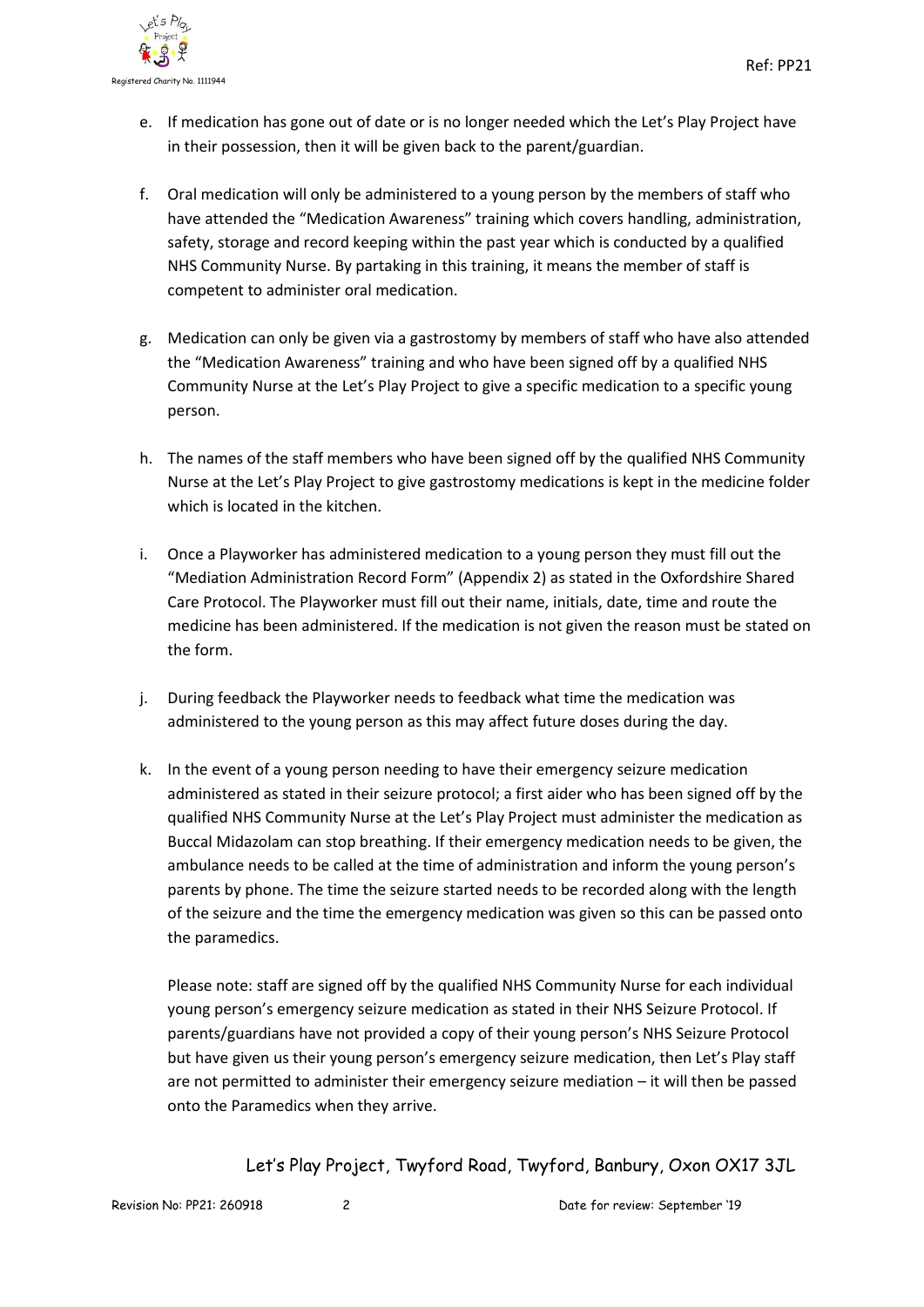

l. If a young person develops a high temperature (over 37.5C) a senior member of staff will assess the situation and contact the parent/guardian to make suitable arrangements. If their temperature reaches 39C or above the parent/guardian will be called to pick up their child with immediate effect and/or urgent medical advice will be sought. The Let's Play Project do not store Calpol for general use.

## **NOTE:**

Any medication errors must be reported to parents immediately by phone call and to Kay Willis 01865 894866 / 07920252095 and Erin Harker at Oxfordshire County Council within 1 working day. Procedure for overdose – Ring 111 for advice and seek medical attention if required, Inform Parents, Document Events, Investigation into error to be compiled. Inform Contracts Team and Community Nursing Team.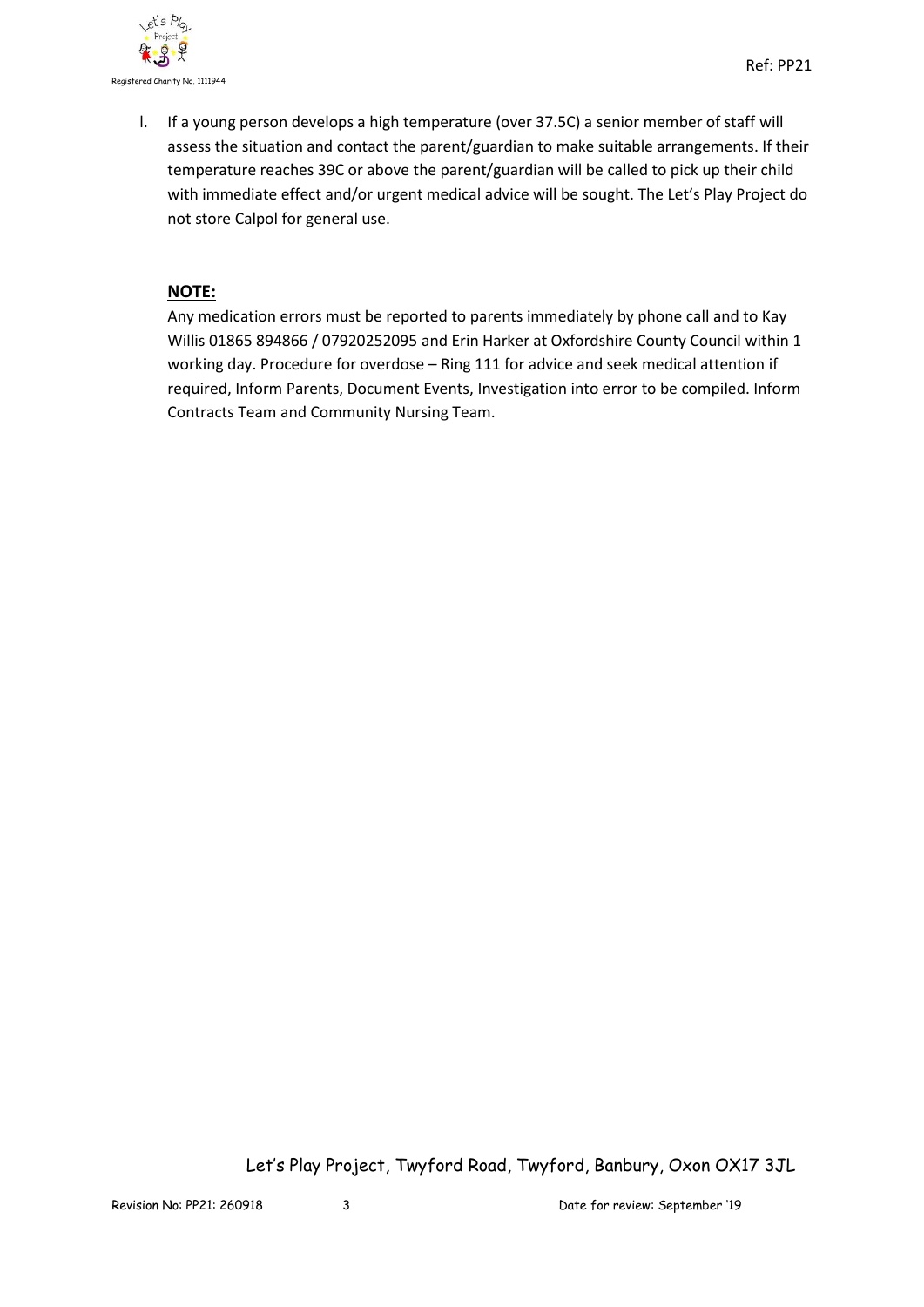

Ref: PP21





Consent for care worker to Administer Prescribed Medication

Medication can only be given when there is a completed and signed form and the service manager has agreed that a trained member of staff can administer the medication

DETAILS OF CHILD

| Relationship to Child |  |
|-----------------------|--|

*I will provide my child's medication in its original container/packaging, prescribed medication will have the pharmacists label attached stating the does and times to be administered. I will take responsibility for ensuring that any changes in medication have been authorised by the GP or consultant. I consent to the appropriate trained person giving my child the medications detailed on the form. Any medication which has a short expiry date, once opened, I will write the date opened on the packaging.* 

| NAME/TYPE OF MEDICTION                     | NAME/TYPE OF MEDICTION              |
|--------------------------------------------|-------------------------------------|
| Full directions for use:                   | Full directions for use:            |
| Dosage and Method: _______________________ |                                     |
| $T$ iming: $\frac{1}{1}$                   | Timing:                             |
|                                            |                                     |
| Procedures to take in an emergency:        | Procedures to take in an emergency: |

Let's Play Project, Twyford Road, Twyford, Banbury, Oxon OX17 3JL

Revision No: PP21: 260918 4 Date for review: September '19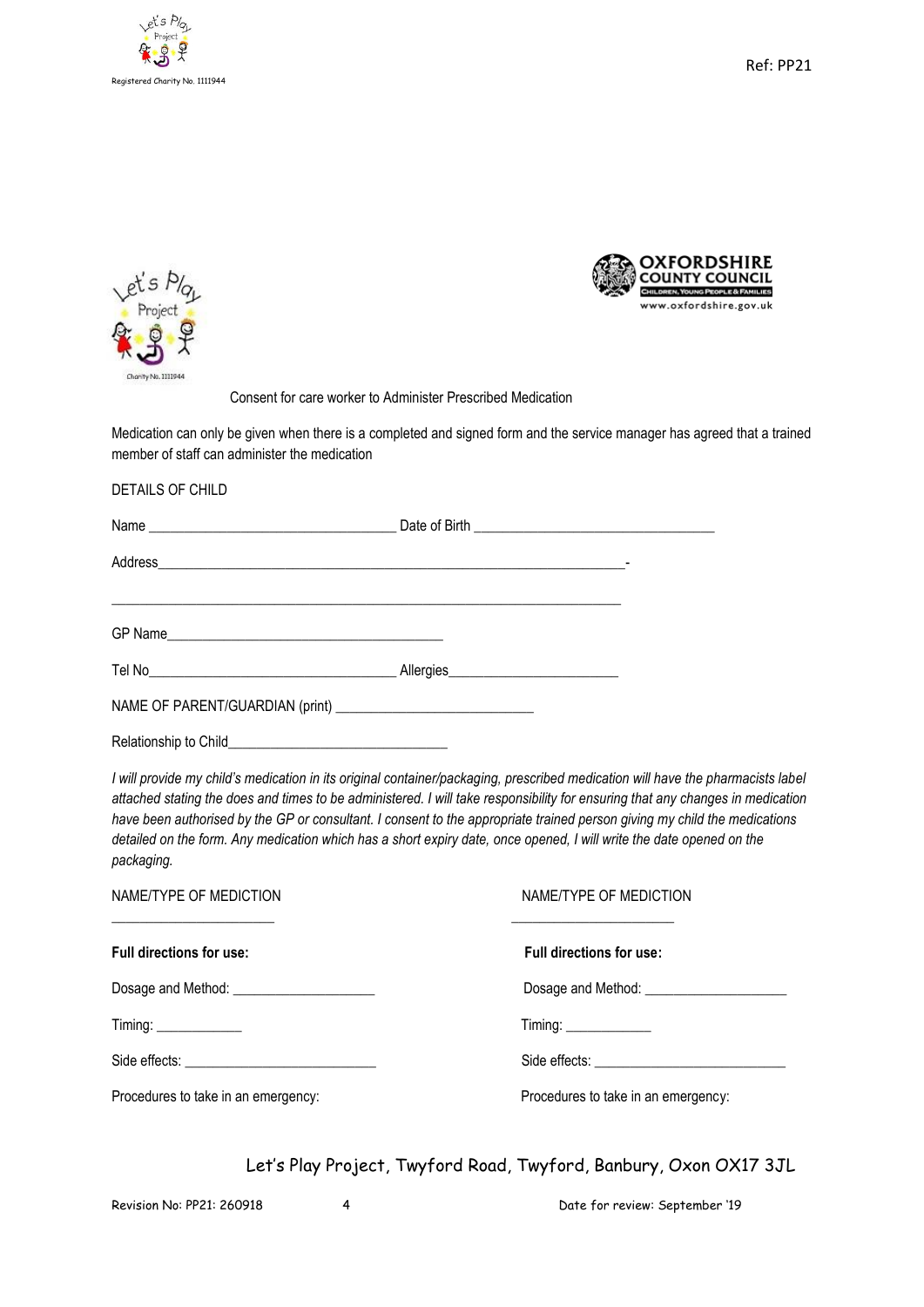

Parent Signature: \_\_\_\_\_\_\_\_\_\_\_\_\_\_\_\_\_\_\_\_\_\_\_\_\_ Parent Signature: \_\_\_\_\_\_\_\_\_\_\_\_\_\_\_\_\_\_\_\_\_\_\_\_\_

Date: \_\_\_\_\_\_\_\_\_\_\_\_\_\_\_ Date: \_\_\_\_\_\_\_\_\_\_\_\_\_\_\_\_\_\_\_\_\_\_\_\_\_\_

**Appendix 2:**



## MEDICATION RECORD FOR LET'S PLAY PROJECT 2016

| Nai<br>Allt<br>Julio,<br>וססר<br>ില<br>-name.<br>- 15<br>. | $\sim$ | DOB. |  |  |
|------------------------------------------------------------|--------|------|--|--|
|------------------------------------------------------------|--------|------|--|--|

### **Reasons for medication not given: A - Absent O-Ommited NP - Not Provided R - Refused**

|          |               |       | Time  |         |         |         |         |         |         |         |         |         |
|----------|---------------|-------|-------|---------|---------|---------|---------|---------|---------|---------|---------|---------|
|          |               |       | of    | Date/   | Date/   | Date/   | Date/   | Date/   | Date/   | Date/   | Date/   | Date/   |
| Medicine | Strength/Dose | Route | Admin | Initial | Initial | Initial | Initial | Initial | Initial | Initial | Initial | Initial |
|          |               |       |       |         |         |         |         |         |         |         |         |         |
|          |               |       |       |         |         |         |         |         |         |         |         |         |
|          |               |       |       |         |         |         |         |         |         |         |         |         |
|          |               |       |       |         |         |         |         |         |         |         |         |         |
|          |               |       |       |         |         |         |         |         |         |         |         |         |
|          |               |       |       |         |         |         |         |         |         |         |         |         |
|          |               |       |       |         |         |         |         |         |         |         |         |         |
|          |               |       |       |         |         |         |         |         |         |         |         |         |
|          |               |       |       |         |         |         |         |         |         |         |         |         |
|          |               |       |       |         |         |         |         |         |         |         |         |         |
|          |               |       |       |         |         |         |         |         |         |         |         |         |
|          |               |       |       |         |         |         |         |         |         |         |         |         |
|          |               |       |       |         |         |         |         |         |         |         |         |         |
|          |               |       |       |         |         |         |         |         |         |         |         |         |

| Playworker: | Initial: |
|-------------|----------|
| Playworker: | Initial: |
| Playworker: | Initial: |
| Playworker: | Initial: |